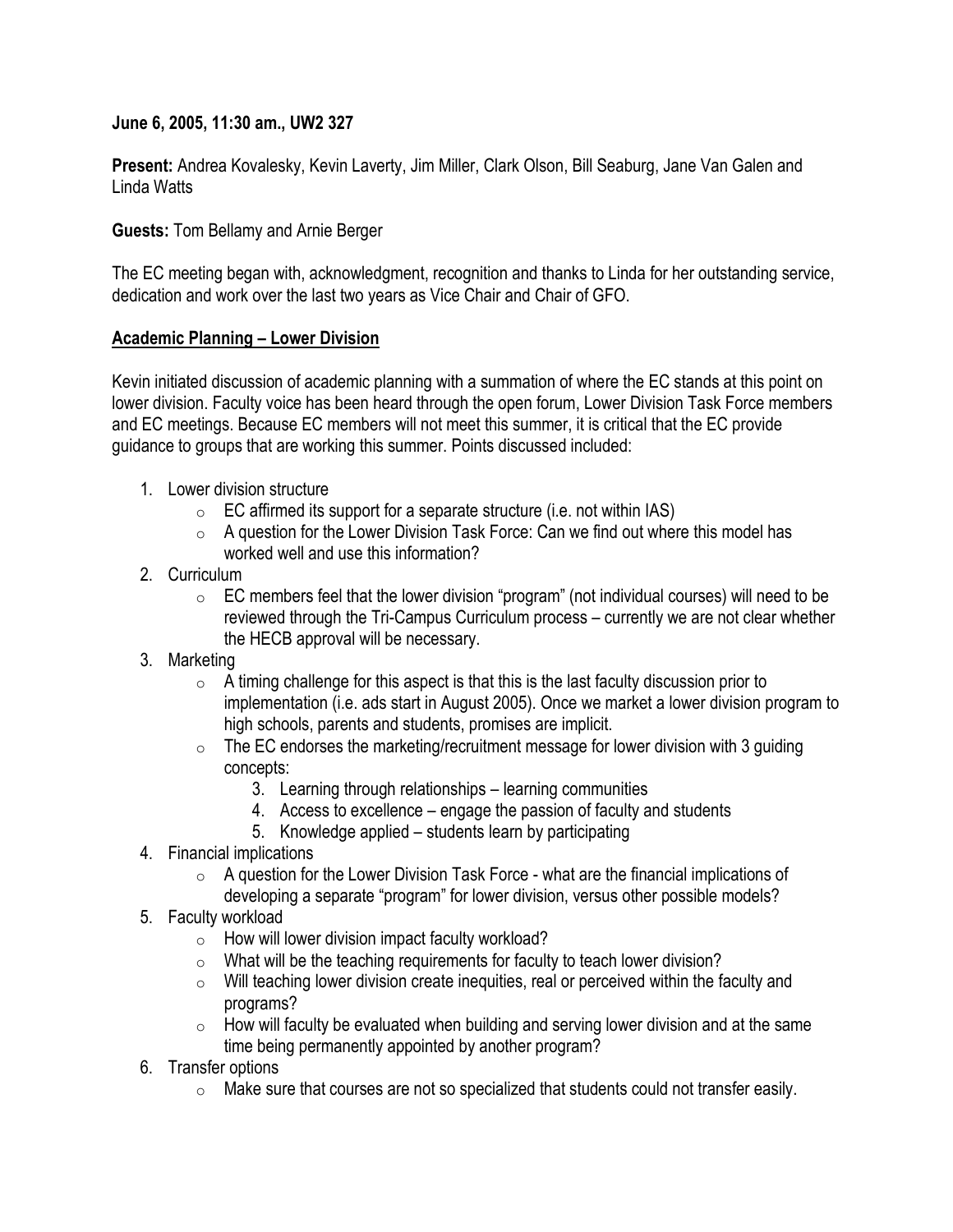7. Effect on IAS - How will buyouts for faculty affect IAS? Will there be sufficient IAS faculty remaining to attend to other IAS business?

Tom discussed 3 clusters of work projects that faculty will be involved with Summer Quarter:

- 1. 1.Design of central course sequence
- 2. 2.Broader curriculum questions ongoing curriculum to meet requirements that feed into majors. Work with Cascadia Community College and UWS.
- 3. 3.Structure charter/policy agreement

A planning coordinator will be assigned to oversee each group. In Autumn Quarter the GFO Curriculum Committee will be consulted and work on all curriculum planning and the EC will address the charter and policy agreements for faculty. Curriculum approval will go through the Tri-Campus Review Committee. It was noted that UWT has moved their phase in of lower division to 2007.

In summary, the EC would like the Lower Division Task Force to address 3 issues in the academic planning process:

- 1. 1.Gather data on what has worked at other institutions regarding separate lower division structure.
- 2. 2.Develop a clear plan for a faculty member's home department evaluating the work done by faculty for lower division – value must be placed on faculty teaching and doing institution building for lower division.
- 3. 3.Do a budget analysis on structure for lower division whether in IAS or as a separate program or other options.

# **Academic Planning – Upper Division**

Tom presented a list of possible concentrations for Autumn 2006:

Middle school teaching endorsement Cross campus/cross programs Leadership Information/Communications **Entrepreneurship** Health related/Bioinformatics Health/Human Rights

The concentrations would involve all programs and may give CSS a way to prevent downsizing. Decisions will be made at the program level on how to stage the concentrations.

Tom also presented a list of large term possibilities for degrees that could be in IAS or be cross programmatic:

Sustainability/Science Studies Human and Organizational Development Integrated Science BA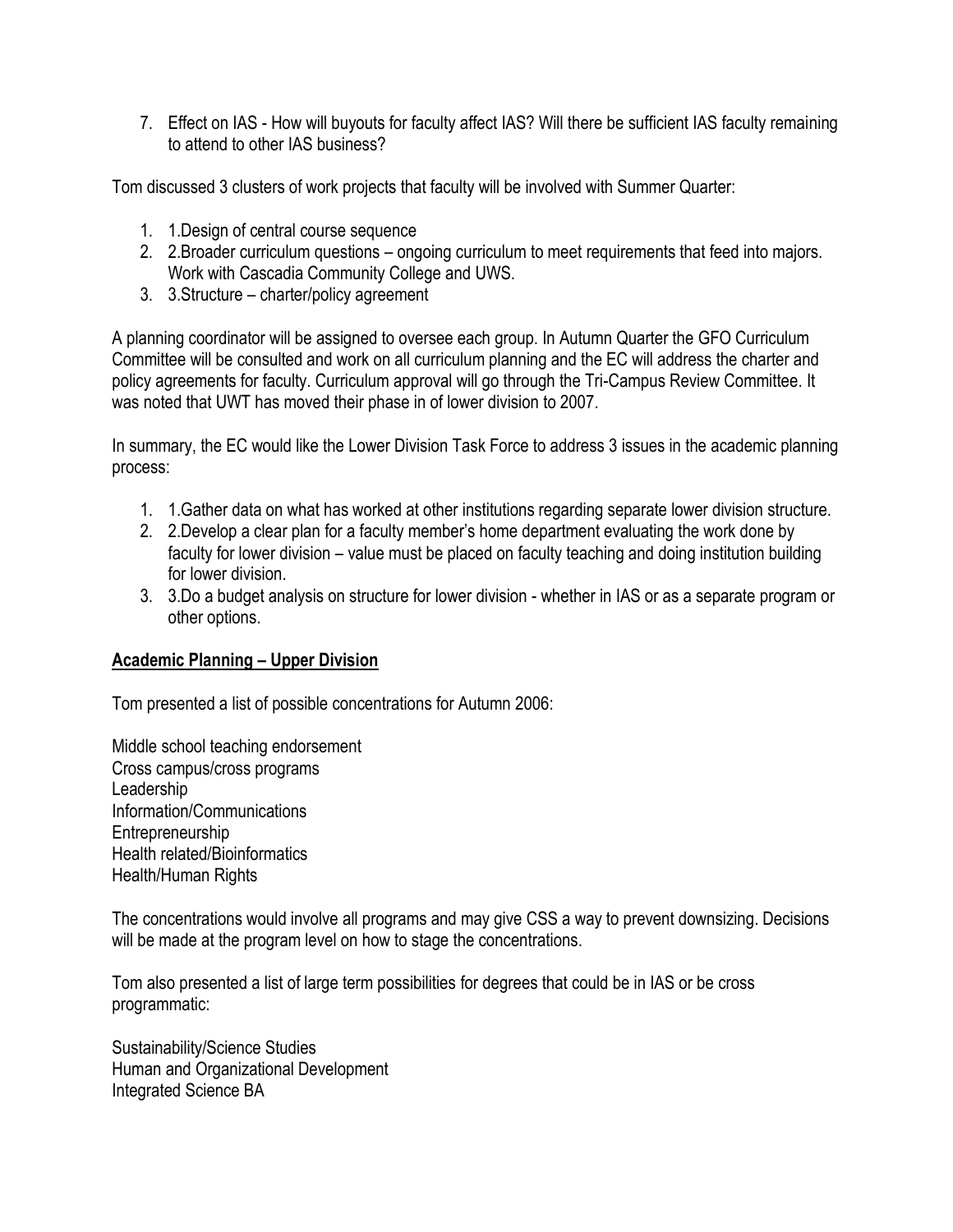Urban and regional studies Performing/Applied Arts

### **Strategic Planning – continuing pursuit of 5-for-5 goals**

Kevin asked whether the EC continues to support the implementation of the 5-for-5 initiatives. EC members affirmed this unanimously. EC is committed to connecting 5-for-5 to the budget.

The EC acknowledged the report submitted by the IRSC in June 2004 that addresses supporting faculty research. This will be an EC priority in Autumn 2005.

One of the goals of the EC for the 5-for-5 initiatives is to arrive at a set of deliverables with initiatives implemented and integrated into an overall strategic plan.

#### **2005-2007 Budget – EC priorities**

The EC reviewed budget requests for the Office of Research Support, the Center for Civic Engagement and Undergraduate Research.

The EC did not reach a consensus on the ORS. If this is funded the EC will confer on modifications to shape this endeavor Autumn Quarter.

While the EC remains committed to the associated 5-for-5 goal, the Executive Council does not support funding the Center for Civil Engagement and Community Partnerships as proposed. Furthermore, the EC does not support a small amount of funding to keep the current initiative alive.

The two main issues discussed by the Executive Council in reaching this decision were:

a. whether support for scholarship related to service learning/community partnerships/civic engagement is a necessary and inseparable part, and

> b. how widely would an anticipated Center serve the faculty. As our conversations went on through the year, the EC representatives from Nursing, Education and Business each said that they did not see the Center supporting their program's current or planned involvement in service learning and/or internships.

The EC supports Undergraduate Research and sees it as explicitly linked to the 5-for-5 initiatives.

The EC discussed how the budget process pits program needs against campus needs vying for the same dollars. EC members felt that faculty cannot assess the budget needs of other departments and programs and try to prioritize how they should spend their money.

In general, there is consensus in the EC to support research on campus.

The EC will make a recommendation for a budget increase in the percentage of total funding that goes to academic programs.